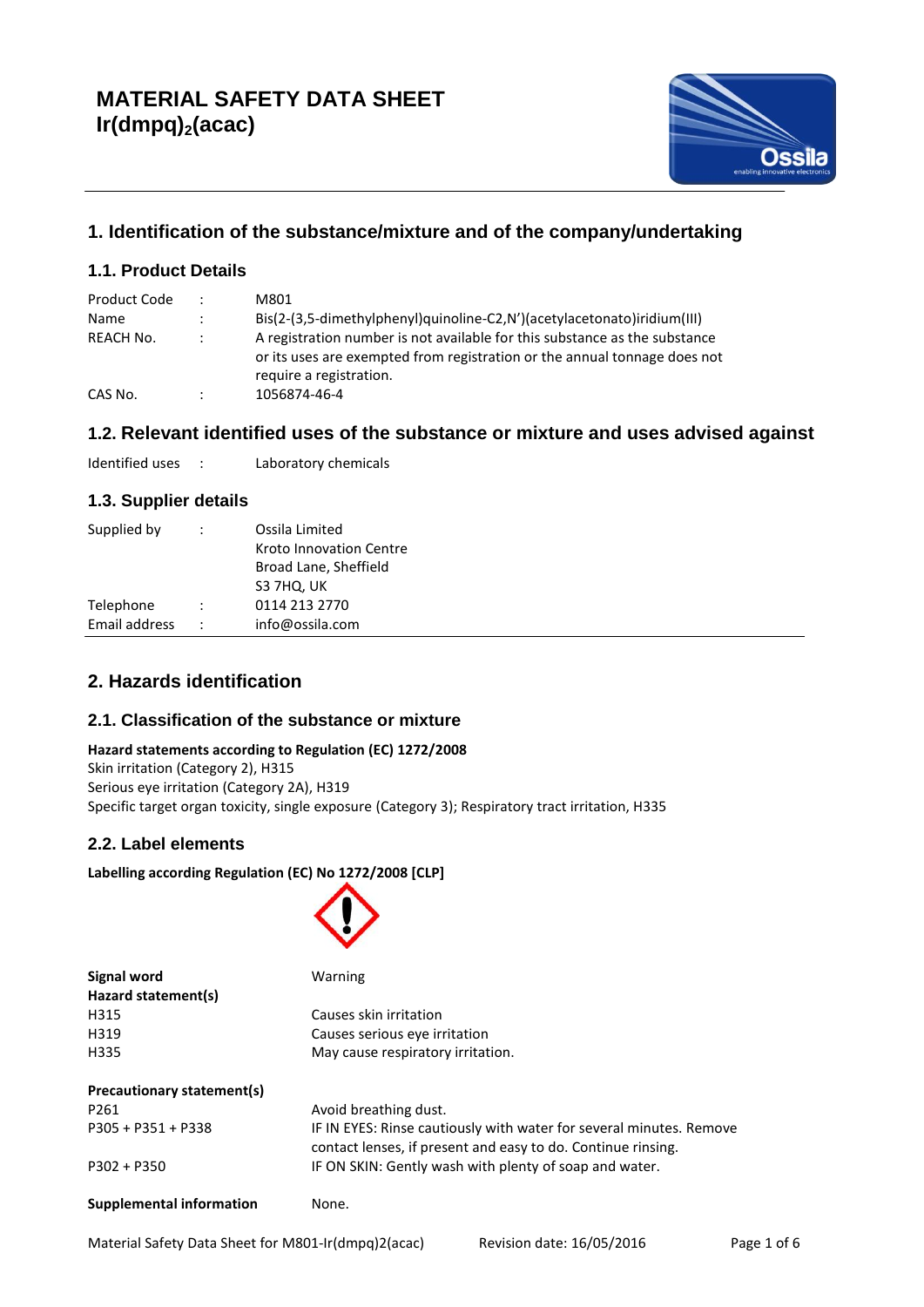### **2.3. Other hazards**

None.

# **3. Composition/Information on ingredients**

### **3.1. Substances**

| Synonyms         | ٠<br>٠       | Ir(mpq)2(acac), Ir(mphq) <sub>2</sub> (acac) |
|------------------|--------------|----------------------------------------------|
| Formula          | ٠<br>٠       | $C_{39}H_{35}$ $\text{TrN}_2O_2$             |
| Molecular weight | ٠<br>$\cdot$ | 755.94 g/mol                                 |

#### **Hazardous ingredients according to Regulation (EC) No 1272/2008**

| Component       | CAS#                |  | Weight %   CLP Classification                       |
|-----------------|---------------------|--|-----------------------------------------------------|
| Ir(dmpg)2(acac) | 1056874-46-4   > 99 |  | Skin irrit 2 (H315); Eye irrit. 2 (H319); STOT SE 3 |
|                 |                     |  | (H335)                                              |

# **4. First aid measures**

### **4.1. Description of first aid measures**

#### **After Inhalation**

If inhaled, remove to fresh air. If not breathing give artificial respiration. Call a physician.

#### **After skin contact**

In case of skin contact, wash with soap and flush with copious amounts of water for at least 15 minutes. Remove contaminated clothing and shoes. Call a physician.

#### **After eye contact**

In case of contact with eyes, flush with copious amounts of water for at least 15 minutes. Assure adequate flushing by separating the eyelids with fingers. Call a physician.

#### **After Ingestion**

If swallowed, wash out mouth with water. Call a physician.

### **4.2. Most important symptoms and effects, both acute and delayed**

The most important known symptoms and effects are described in section 11.

## **4.3. Indication of any immediate medical attention and special treatment needed**

No data available.

# **5. Fire fighting**

### **5.1. Extinguishing media**

**Suitable extinguishing media**: Dry chemical, alcohol-resistant foam, carbon dioxide or water spray. Consult with local fire authorities before attempting large scale fire fighting operations.

## **5.2. Special hazards arising from the substance of mixture**

**Hazardous combustion products:** Carbon oxides, nitrogen oxides, iridium oxides.

### **5.3. Advice for firefighters**

Wear a self-contained breathing apparatus in pressure-demand, MSHA/NIOSH (approved or equivalent), and full protective gear. During a fire, irritating and highly toxic gases and vapours may be generated by thermal decomposition.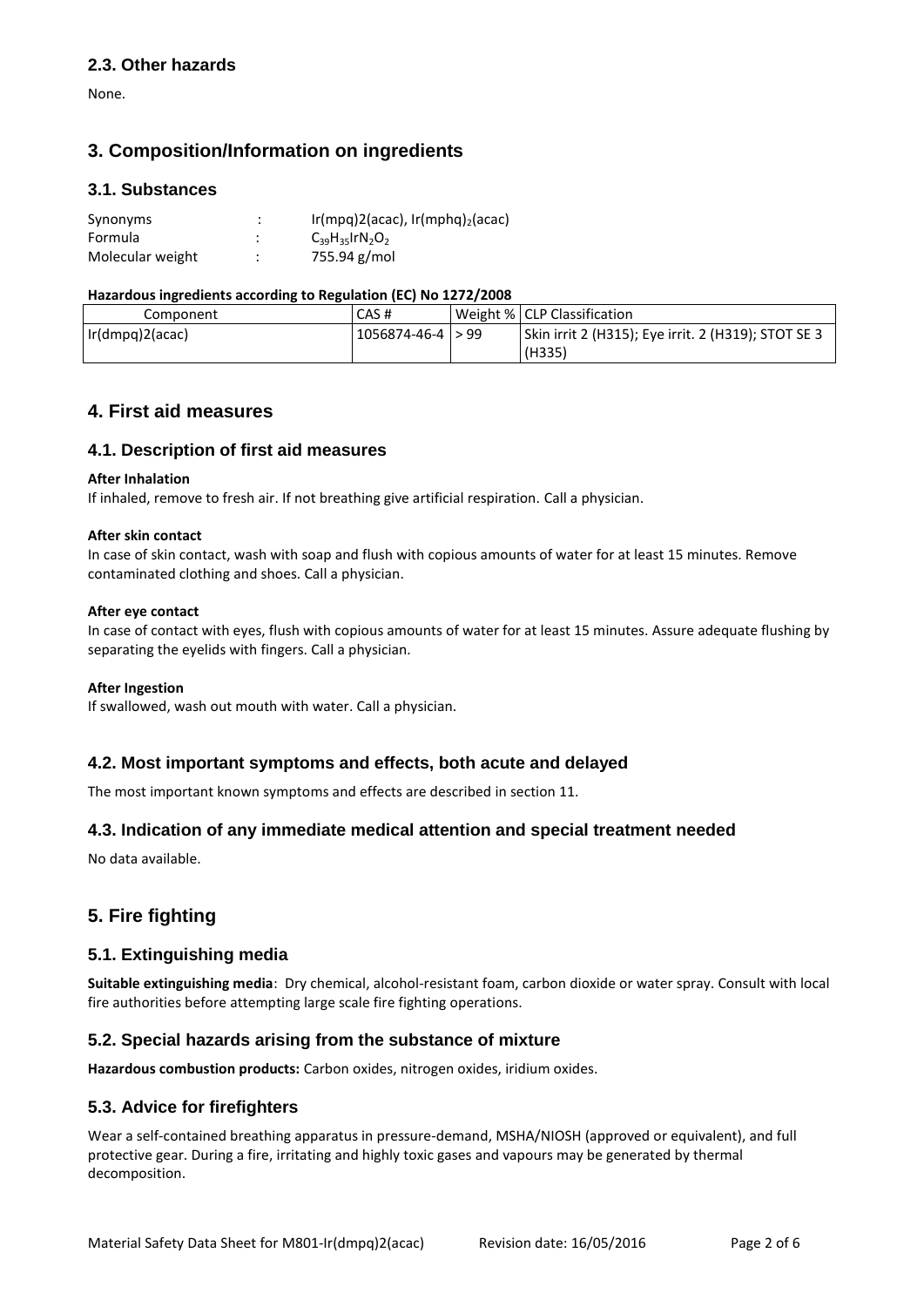## **6. Accidental release measures**

### **6.1. Personal precautions, protective equipment and emergency procedures**

Wear personal protective equipment (section 8). Avoid dust formation. Ensure room is well ventilated. Remove all sources of ignition.

### **6.2. Environmental precautions**

Do not let product enter drains.

## **6.3. Containment and cleaning**

Contain and clean up spill if safe to do so using an electrically protected vacuum cleaner or by wet-brushing. Dispose of dry waste in closed container for proper disposal according to local regulations.

# **7. Handling and storage**

### **7.1. Precautions for safe handling**

Avoid contact with skin, eyes and clothing. Avoid formation of dust and aerosols. Provide exhaust ventilation in places where dust is formed.

### **7.2. Conditions for safe storage, including any incompatibilities**

Store in a cool, dry and well-ventilated place inside of a tightly sealed container. Reseal containers that have been opened and keep upright to prevent leakage.

**Quality-related information:** Product is light sensitive. Store under inert gas.

### **7.3. Specific end uses**

Use in laboratories.

## **8. Exposure controls / Personal protection**

### **8.1. Control parameters**

### **Components with workplace control parameters**

Contains no substances with occupational exposure limit values.

### **Biological occupational exposure limits**

This product does not contain any hazardous materials with biological limits.

### **8.2. Exposure controls**

### **Engineering measures**

Handle in accordance with good industrial engineering/laboratory practices for hygiene and safety. Ensure eyewash stations and safety showers are close to the laboratory workstation. Ensure good general ventilation is present when handling the product.

### **Personal protective equipment**

**Eyes:** Wear safety glasses with side-shields conforming to appropriate government standards such as NOISH (US) or EN166 (EU).

**Skin**: Handle with appropriate gloves and use proper glove removal technique to avoid skin contact. Dispose of gloves in accordance with applicable laws. Wash and dry hands.

The selected protective gloves have to satisfy the specifications of EU Directive 89/686/EEC and the standard EN 374 derived from it.

**Clothing:** Wear complete suit protecting against chemicals; the type of equipment should be appropriate for the concentration and amount of dangerous substance used.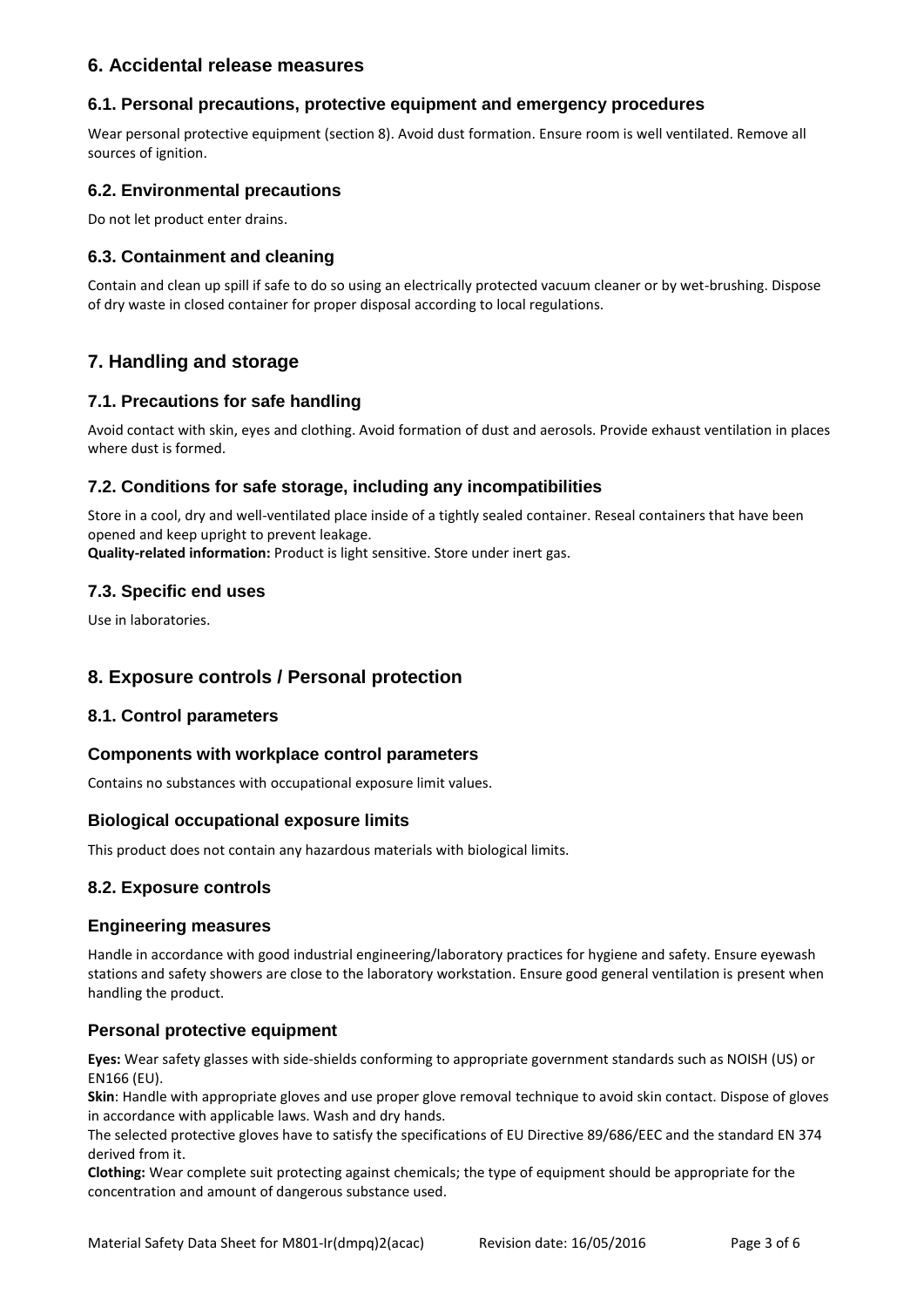**Respirators:** Use type N95 (US) or type P1 (EN 143) dust masks if warranted. Use respirators and components tested and approved under appropriate government standards such as NIOSH (US) or CEN (EU).

### **General hygiene measures**

Wash thoroughly after handling. Wash contaminated clothing before reuse.

## **9. Physical and chemical properties**

### **9.1. Information on basic physical and chemical properties**

|   | Solid dark-red powder/crystals             |
|---|--------------------------------------------|
|   | No data available                          |
|   | No data available                          |
|   | No data available                          |
|   | No data available                          |
| ٠ | No data available                          |
| ٠ | No data available                          |
|   | No data available                          |
|   | No data available                          |
|   | No data available                          |
|   | No data available                          |
|   | No data available                          |
|   | No data available                          |
|   | Chlorobenzene, chloroform, dichloromethane |
|   | No data available                          |
|   | No data available                          |
|   | No data available                          |
|   | No data available                          |
|   | No data available                          |
|   | No data available                          |
|   |                                            |

### **9.2. Other safety information**

No data available.

# **10. Stability and reactivity**

### **10.1 Reactivity**

No data available.

### **10.2. Chemical stability**

Stable under normal temperatures and pressures under recommended storage conditions.

### **10.3. Possibility of hazardous reactions**

No data available.

### **10.4. Conditions to avoid**

No data available.

### **10.5. Incompatible materials**

Strong oxidising agents.

### **10.6. Hazardous decomposition products**

No known hazardous decomposition products.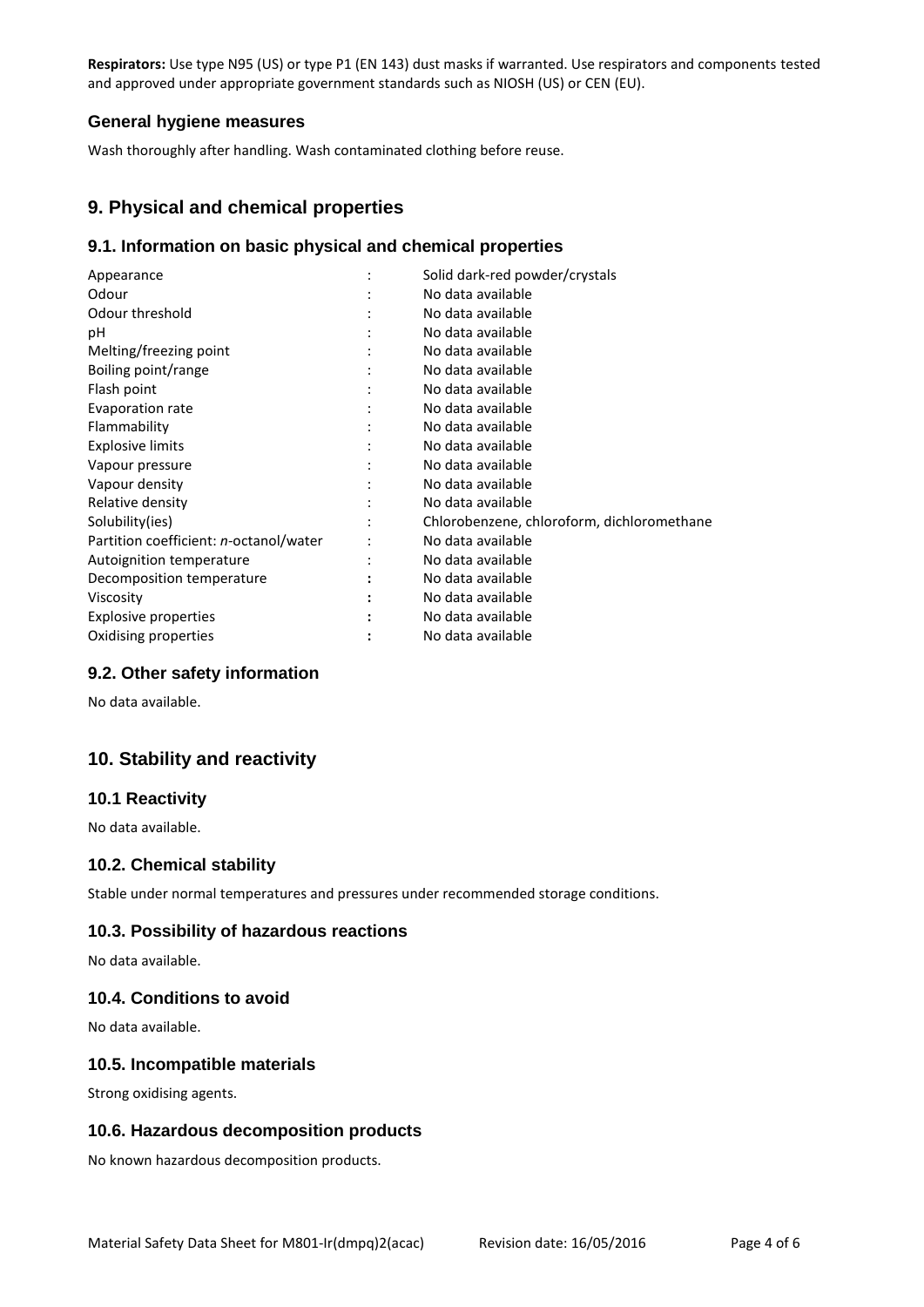# **11. Toxicological information**

# **11.1. Information on toxicological effects**

**Acute toxicity** No data available. **Skin corrosion/irritation** May causes skin irritation. **Serious eye damage/eye irritation** May causes serious eye irritation. **Respiratory or skin sensitization** No data available. **Germ cell mutagenicity** No data available. **Carcinogenicity** IARC: No component of this product present at levels greater than or equal to 0.1% is identified as probable, possible or confirmed human carcinogen by IARC. **Reproductive toxicity** No data available. **Specific target organ toxicity - single exposure** May cause respiratory irritation. **Specific target organ toxicity - repeated exposure** No data available. **Aspiration hazard** No data available. **Routes of exposure** Eye contact, ingestion, inhalation, skin contact. **Signs and Symptoms of Exposure** No data available.

To the best of our knowledge, the chemical, physical, and toxicological properties have not been thoroughly investigated.

# **12. Ecological information**

## **12.1. Toxicity**

No data available.

## **12.2. Persistence and degradability**

No data available.

### **12.3. Bioaccumulative potential**

No data available.

### **12.4. Mobility in soil**

No data available.

### **12.5. Results of PBT and vPvB assessment**

PBT/vPvB assessment not available as chemical safety assessment not required/not conducted.

## **12.6. Other adverse effects**

No data available.